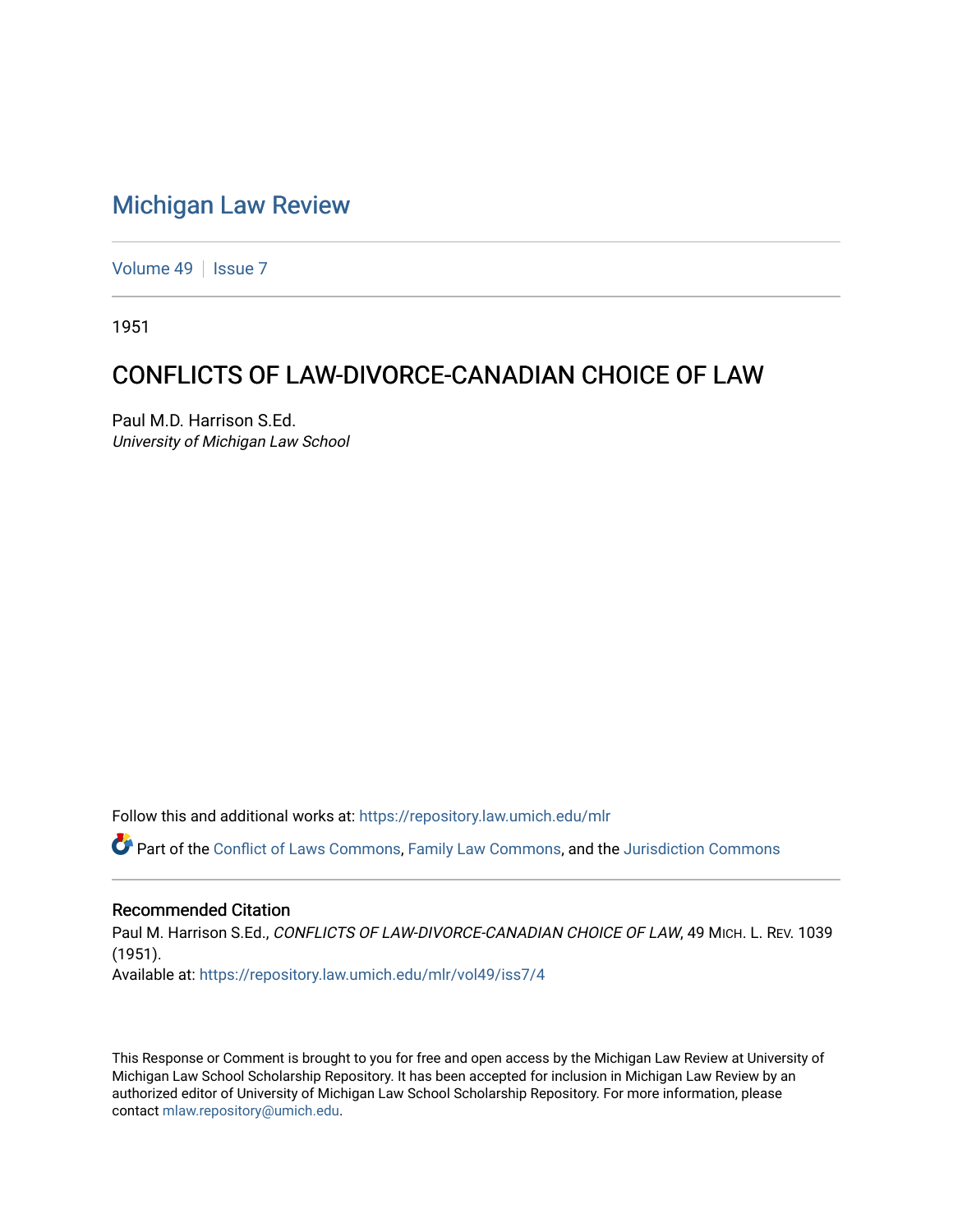## **COMMENTS**

CONFLICTS OF LAW-DIVORCE-CANADIAN CHOICE OF LAW-A judge of a Canadian court, when determining his jurisdictional authority to award a valid divorce decree, employs a rather simple standard: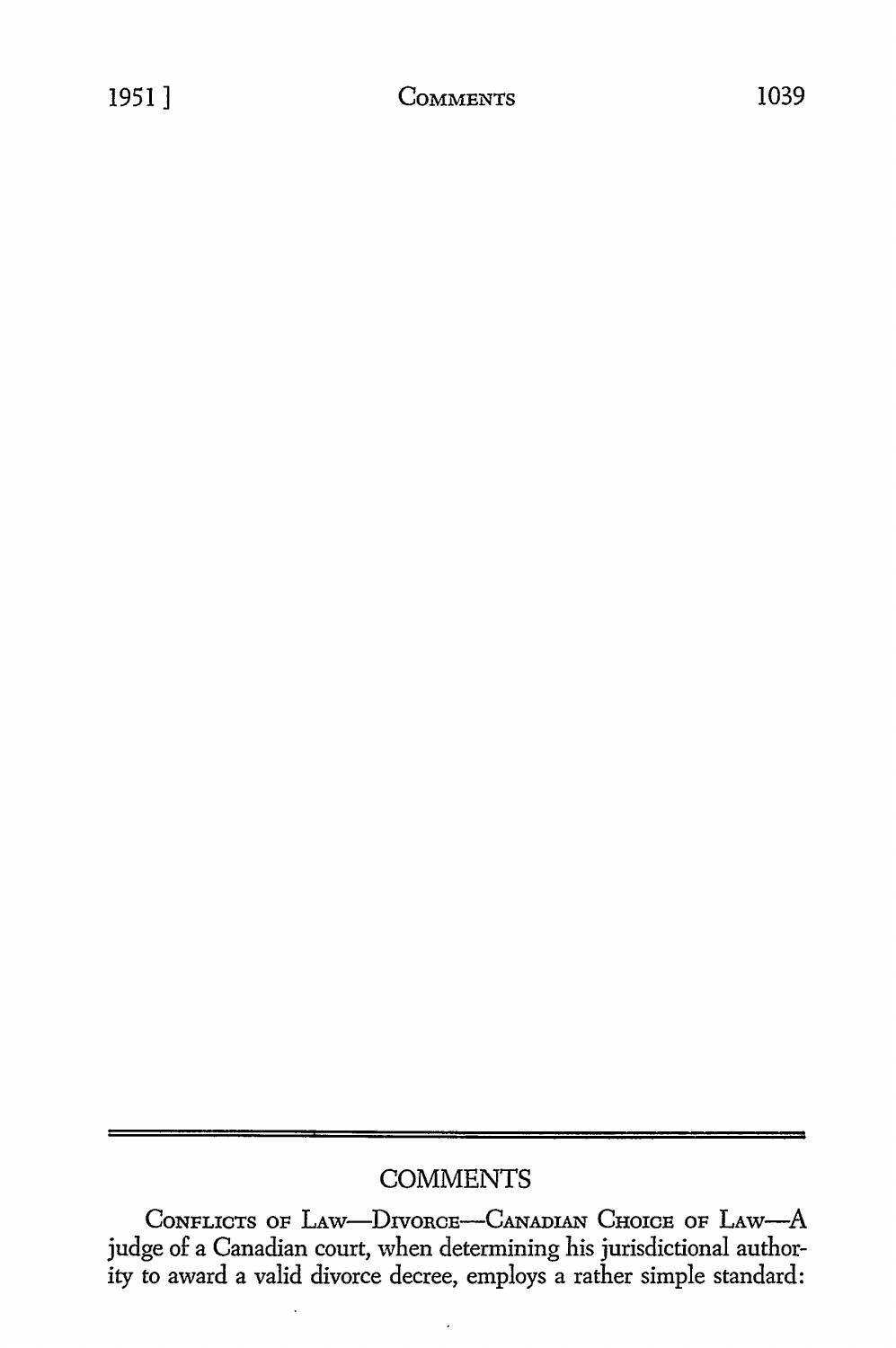Is the domicile of the parties seeking the divorce within the forum?1 As the husband's domicile is considered to be the controlling one in determining the domicile of the parties, $2$  the judge may properly decree a divorce consistent with the jurisdictional requirements when he finds that the domicile of the husband is within the forum. In his finding of domicile, of course, he will use the law of the forum.<sup>3</sup>

When the problem confronting the judge is one of recognizing a divorce decree awarded by a foreign state, then once again the domiciliary concept will be used to determine the jurisdictional competency of the court making the award. The foreign divorce decree will be accepted as lawful and proper if it was given by the court of the husband's domicile or if the decree is one which would be accepted as valid by that court.<sup>4</sup> The authority underlying the latter proposition originates in the case of *Armitage v. Attorney-General*.<sup>5</sup> It is the purpose of this comment to examine briefly the doctrine of that case and its implications, with special reference being made to the problems that may arise in connection with the current United States divorce law.

#### *I. The Armitage Doctrine*

The case of *Armitage v. Attorney-General* was commenced by a petition brought by Mrs. Armitage under the Legitimacy Declaration

1 A person versed in Canadian law may protest the over-simplification of jurisdictional requirements as set forth in the suggested standard. It is undoubtedly true that there are further implications and factors that must be considered, but the purpose here is to set forth the basic standard. See RsAD, REcoGNITION AND ENFoncBMENT OF FOREIGN JUDGMENTS 201 (1938); Power, Law of Drvorce In Canada 285 (1948); A. J. Wickens and R. Tuck, "Recognition of Foreign Divorces-Domicile," 23 CAN. B. REv. 244 (1945). There have been some significant statutory developments in this field, and they must be taken into consideration in dealing with this problem. FALCONBRIDGE, CONFLICTS OF LAW. 613 (1947). England, whose divorce pattern is somewhat similar to Canada's, has recently adopted some far-reaching legislation. An excellent discussion of this legislation may be found in an article by Graveson, "Jurisdiction, Unity of Domicile and Choice of Law Under the Reform Act, 1949," 3 INT. L. Q. 371 (1950).

2 Attorney-General for Alberta v. Cook, [1926] A.C. 444, 2 D.L.R. 762, I W.W.R. 742.

<sup>3</sup> Power, Law of Divorce IN CANADA 128 (1948); Morris, "Recognition of Divorces Granted Outside the Domicile," 24 CAN. B. REv. 73 at 80 (1946).

<sup>4</sup>The alternative basis which the courts will use in determining whether to recognize a foreign divorce is usually cast in this language. Dicey seems to have gone farther than any writer in his statement that a foreign divorce of a state where the parties were not domiciled would be accepted so long as the state where the parties were domiciled would so accept it. DICBY, CONFLICTS OF LAW, 5th ed., Exception  $\tilde{I}$  to Rule 99, p. 430 (1932). This position was challenged by many writers, notably Morris, "Recognition of Divorces Granted Outside the Domicile," 24 CAN. B. REv. 73 at 81 (1946). On a revision of Dicey, Mr. Morris was responsible for this material, and the text of Dicey has now been changed to the more accepted view. DICEY, CONFLICTS OF LAW, 6th ed., Exception I to Rule 72, p. 376 (1949).

5 [1906] P. 135, 22 T.L.R. 306.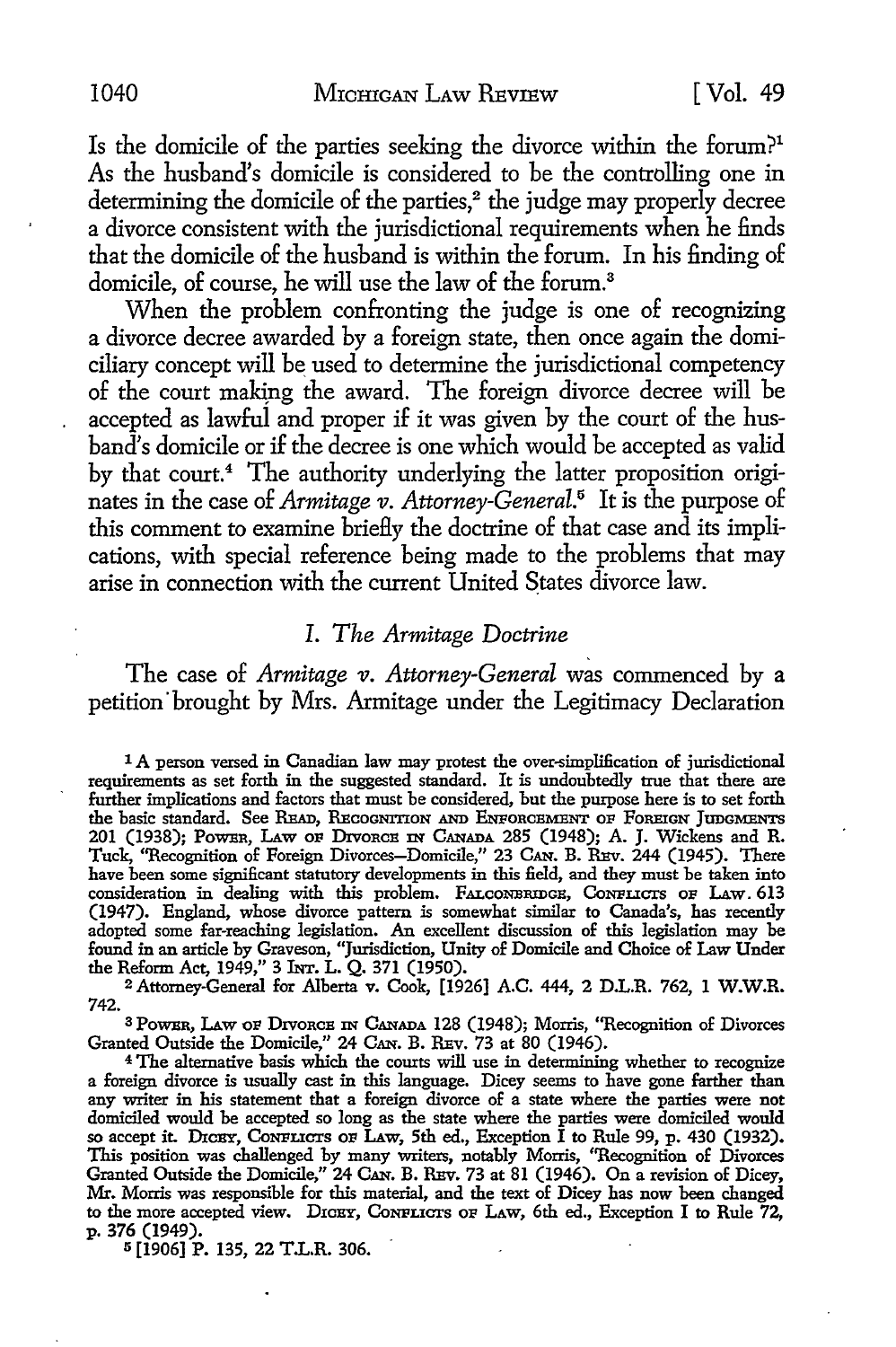#### 1951] COMMENTS 1041

Act<sup>6</sup> asking for a declaration of validity of her second marriage. In order that the court might determine the validity of this second marriage it was found necessary to settle the validity of a divorce secured by the petitioner from her husband in a state other than his domicile. The court conduded, after inspecting New York law, New York being the domicile of the husband at the time of the decree, that the South Dakota decree obtained by the wife would be accepted by New York. Consequently, the court felt compelled to hold that the marriage relationship had been effectively dissolved "all over the world."<sup>7</sup>

The wisdom and good sense of this decision has been acclaimed since the day of its rendition.<sup>8</sup> The arguments in favor of the doctrine have taken many forms. Some writers support the doctrine on the basis that it is a logical result of the common law theory that the marriage relationship is a matter of status and that only the domiciliary court should be allowed to vary or change it.<sup>9</sup> Others suggest that its foundation lies in the theory of renvoi, with the forum looking to the law of the domicile in making its determinations in respect to the question before it.<sup>10</sup> Others compare it to the usual enforcement in personam of a judgment rendered in another foreign state.<sup>11</sup> The doctrine has not gone completely without challenge, but the primary attack of those who contest it is directed at the reasoning of the court and not with the policy which the decision incorporates.<sup>12</sup>

Although the *Armitage* doctrine has been the subject of a great deal of scholarly debate and discussion, it has enjoyed relatively limited use

o 21 & 22 Viet., c. 93 (1858).

7 This is the language used by the court in its opinion. [1906] P. 135 at 142.

82 JOHNSON, CONFLICTS OF LAW WITH SPECIAL REFERENCE TO THE LAW OF QUEBEC 85 (1934); CHESHIRE, PRIVATE INTERNATIONAL LAW, 3d ed., 481 (1947); 1 BEALE, CON-PLICT OP LAws 470 (1935).

<sup>9</sup> Such an argument seems to be implicit in FOOTE, PRIVATE INTERNATIONAL LAW, 5th ed., 145 (1925).

<sup>10</sup> Griswold, "Renvoi Revisited," 51 HARV. L. REV. 1165 (1938); READ, RECOGNITION AND ENPoRC.EMENT OP FOREIGN JUDGMENTS 216 (1938). Professor Falconbridge, an accomplished scholar in this field of the law, once supported the idea of renvoi as the basis of the doctrine. He has since rejected the idea. FALCONBRIDGE, CONFLICTS OF LAW 621 (1947).

<sup>11</sup>Professor Falconbridge suggests that this might be the foundation of the doctrine. He speaks of it in terms of an "analogous case." FALCONBRIDGE, CONFLICTS OF LAW 621 (1947).

12 BATY, POLARIZED LAw 66 (1914); Schreiber, "Doctrine of Renvoi in Anglo-American Law," 31 HARV. L. REV. 523 at 560 (1918). The most effective criticism of the doctrine has been made by Morris, "Recognition of Divorces Granted Outside the Domicile,'' 24 CAN. B. REV. 73 (1946). His main criticism is with an alleged inconsistency by the court in respect to domicile. He contends that the court should not at one time say that the domicile of the wife is with the husband and also that the domicile of the wife may be apart from the husband. He says at 84, "You cannot have it both ways."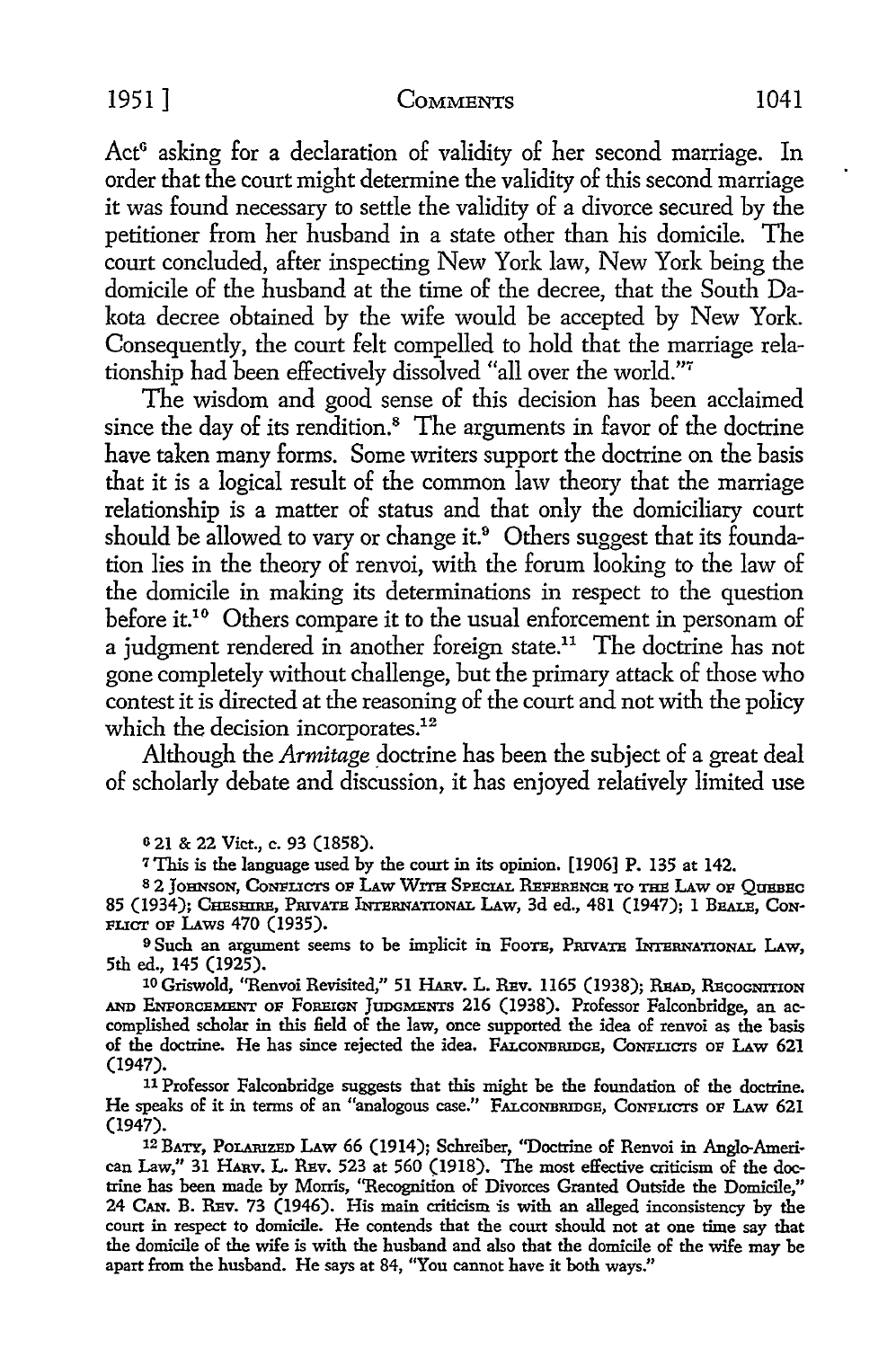by the courts.<sup>13</sup> Even more striking than the limited application is the fact that in all the previous cases where it has been used the courts have found that the state of the husband's domicile would not accept the foreign decree and hence the forum state should not accept it.<sup>14</sup>*Walker v. Walker,15* a case recently decided by the British Columbia Supreme Court, is especially noteworthy because it not only applies the doctrine but, what is more, it finds that the state of the husband's domicile would be obliged to accept the foreign decree. In this case, a petition was brought by the second husband of the defendant praying for an annulment<sup>16</sup> of their marriage on the grounds that the defendant had never been legally divorced from her first husband. On the trial of the action it appeared in evidence that the defendant had been married to one Johnson, whose domicile was in California. Marital difficulties having arisen between the parties, the defendant left the husband Johnson, journeyed to Nevada, and took up residence in that state. Defendant continued to reside in Nevada for some six weeks, and then she filed suit in the Nevada court asking for a divorce from Johnson. In this proceeding Johnson filed an appearance and waiver<sup>17</sup> but never personally appeared in court. The Nevada court awarded the defendant a divorce after finding as a fact that she had been domiciled in the state for the requisite statutory period. The British Columbia court denied the petition brought in the principal case on the grounds that there had been a lawful divorce between the defendant and her first husband, basing its decision on California law which it found would be obliged to accept the Nevada divorce under compulsion of the United States Constitution.

13 There appear to be only three cases where the doctrine is used as authority. Owen v. Robinson, [1925] N.Z.L.R. 591 (the court found that the state of New York would not accept a Nevada divorce); Wyllie v. Martin, 44 B.C.R. 486 (1931) (the court found that Oregon would not accept a California divorce); Cass v. Cass, [1910] P. 1, 26 T.L.R. 305 (the court found that Massachusetts would not accept a South Dakota divorce). In Clark v. Clark, [1921] 37 T.L.R. 815, the court followed the Armitage doctrine and did find that New York would accept a French decree.

<sup>14</sup>This is true in those cases where the Armitage doctrine was really in issue. In Clark v. Clark, [1921] 37 T.L.R. 815, there was an uncontested suit and so the authority is somewhat doubtful on this very proposition. 15 [1950] 2 D.L.R. 90.

16 The various problems arising in the annulment actions will not be discussed in this comment. Attention of the interested reader is directed to an excellent article by Professor Falconbridge dealing with annulment. "Annulment Jurisdiction and Law: Void and Void-

<sup>17</sup> The pertinent provisions of this document are "The undersigned  $\ldots$  does hereby submit himself to the jurisdiction of the Second Judicial District Court of the State of Nevada . . . hereby waives all time to demur, answer or otherwise plead . . . and further waives service of all notices and process required by law in the premises." Principal case at 92.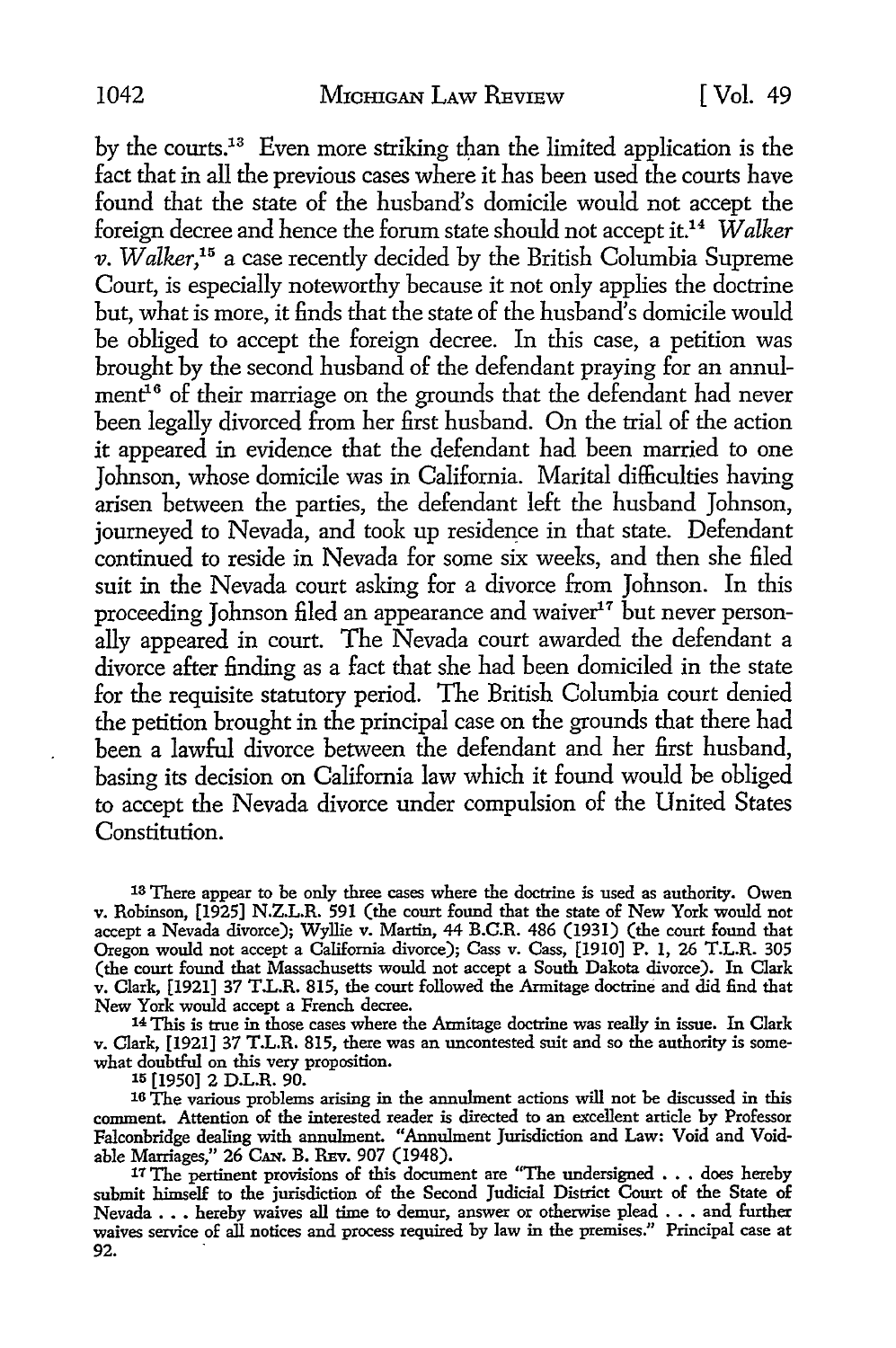#### 1951 ] COMMENTS 1043

#### *II. United States Divorce Law*

In the United States vast changes have occurred within the past decade with respect to our thinking concerning the final and conclusive effect in one state of a divorce decree awarded in a sister state.<sup>18</sup> As may be readily recognized from *Walker v. Walker,* the effects of this change are not limited to the states within the United States but may have extraterritorial effects influencing decisions of courts not directly affected by the United States Constitution.<sup>19</sup> The troublesome point of inquiry is in finding the degree of influence which is exerted. Is there any means of foretelling with\_ any degree of accuracy the position which will be taken by a Canadian court, assuming we know the position of the domiciliary state court? Will the result in a Canadian decision in respect to a certain set of facts be the same as would be made in a state court of the United States other than the domiciliary state? In answering these questions, three different fact situations may be examined.20

1. Suppose that  $H$  and  $W$  make their home in State  $X$  so that each is personally subject to the jurisdiction of State X. W, becoming dissatisfied with  $H$ , brings suit in a court of State  $X$  seeking a divorce.  $H$ is served with process and enters a defense in the proceedings. The court of State X awards a divorce to *W.* Later, in a suit between H and W in the courts of State Y, the validity of the divorce in State X is brought in question. May either of the parties make an attack on the X decree on the theory that the court lacked jurisdiction? A negative reply seems to be the proper one. It now appears clear that a court in

 $18$  The legal periodicals have contained many pages of articles dealing with this change in attitude. In general, the quality of these articles has been very high, and every aspect of the problem is discussed in one manner or another. Although no attempt will be made here to give an extensive citation of these articles, the following are offered as representative. Bingham, "Song of Sixpence," 29 Corn. L. Q. 1 (1943), reprinted in SELECTED Essays ON FAMILY LAw 1075 (1950); Powell, "And Repent at Leisure," 58 HAnv. L. REv. 930 (1945); Lorenzen, "Extraterritorial Divorce-Williams v. North Carolina: II," 54 YALE L. J. 799 (1945), reprinted in SELECTED EssAYs ON FAMILY LAw 1100 (1950); Carey and Mac Chesney, "Divorce by the Consent of the Parties and Divisible Divorce Decrees," 43 Ir.L. L. REv. 608 (1948); Address by H. F. Goodrich, 72 N.Y. STATE BAR Assn. REPORT 177 (1949); Holt, "The Conflicts of Law in Divorce," Umv. oF ILI.. LAW FoRUM 625 (1949); Baer, "The Aftermath of Williams v. North Carolina," 28 N. C. L. REv. 265 (1950). 19 An illustration of this may be found in an article by Ralph Tuck, "Can We Afford

To Ignore the American Law of Divorce," 22 CAN. B. REv. 62 (1944).

20 It is well to keep in mind that our problems are restricted to the case where the divorce decree was rendered by a state other than that of the husband's domicile. If the decree is rendered by the husband's domicile, then the Canadian courts will accept it without further challenge by reason of the Armitage doctrine. However, American law would not distinguish the case where the divorce was rendered by the husband's domicile from that where rendered by the wife's domicile.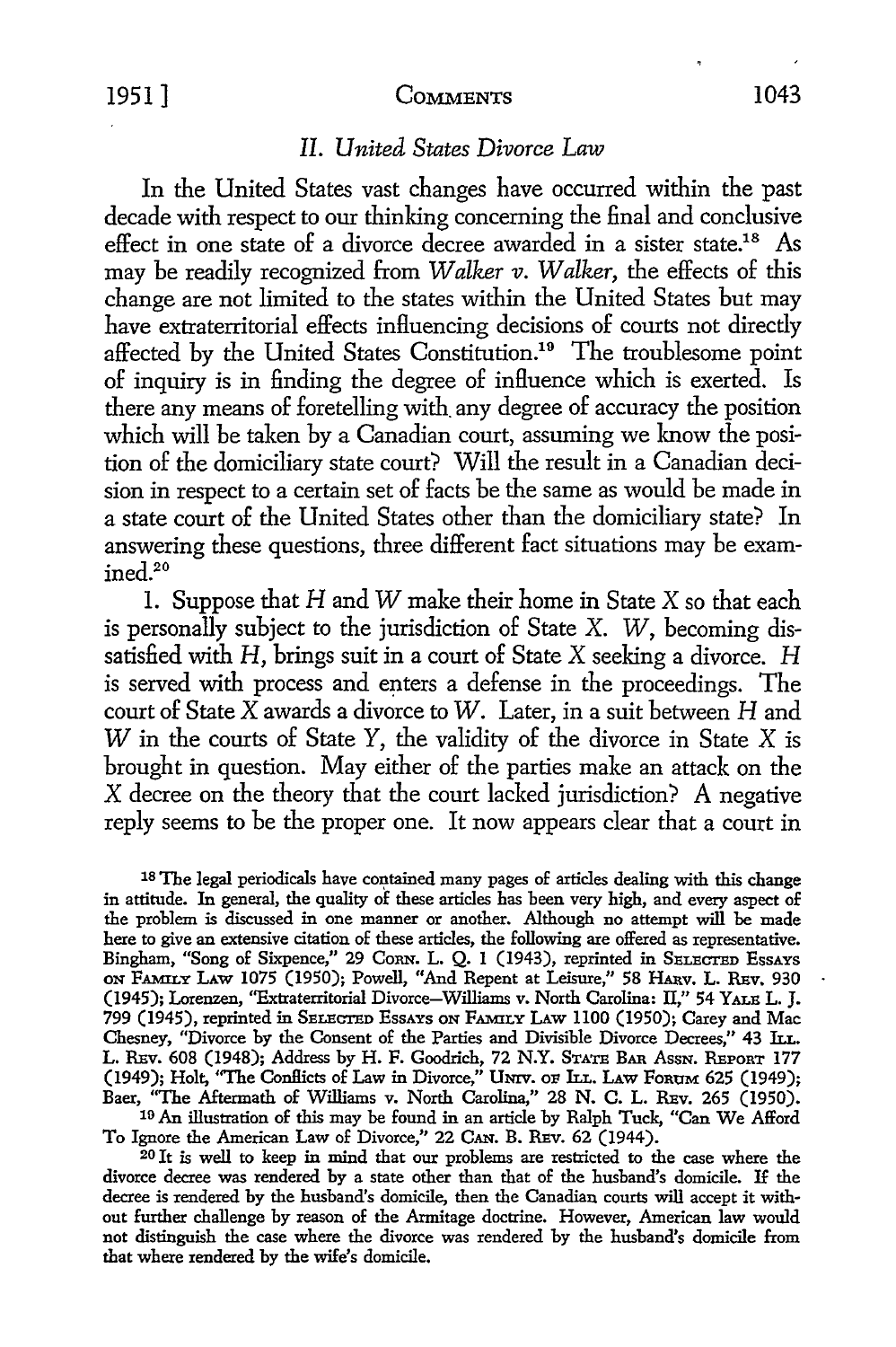one state may not challenge the decree awarded by another state when the decree is brought in issue in a suit between the original parties to the foreign suit, $21$  and this is true whether the issue of jurisdiction was litigated or not. $22$ 

The position taken by the courts in these circumstances is founded on the doctrine of res judicata. In the field of divorce, as in other fields of law,23 there is a strong feeling that there should not be endless litigation of an issue which may be settled by virtue of the appeal process. It is part and parcel of the idea that justice demands a "day in court" for every litigant on a matter, but after this opportunity has been afforded, the issue should be closed off from further litigation.<sup>24</sup>

A Canadian court, handling the question by referring *to* the approach taken by the domiciliary court, would reach the same result. In this particular fact situation we find uniformity of result in regard *to*  the disposition of the case among the Canadian court, the domiciliary court, and a court of a sister state of the domiciliary state located in the United States.

2. Suppose the same set of facts as outlined in (I) above, but vary them in regard *to* the person making the attack on the X decree. Suppose *S* married *W* after she had been divorced, and now *S* brings suit in State  $Y$  in which he attacks the validity of the  $X$  decree on the grounds that the court had no jurisdiction. Will this party be prevented from attacking the decree?

This is essentially the fact situation presented in *Walker v. Walker.*  The court there prevented the attack, relying on California law which it found expressed in *Heuer v. Heuer.25* In the *Heuer* case, however, the real fighting issue was between the parties *to* the original action where the decree was issued. Therefore, there is an important factual distinction between the cases, and it is submitted that res judicata which was the foundation of the *Heuer* case should not be relied upon in the

21 Davis v. Davis, 305 U.S. 32, 59 S.Ct. 3 (1938).

<sup>22</sup>Sherrer v. Sherrer, 334 U.S. 343, 68 S.Ct. 1087 (1948); Coe v. Coe, 334 U.S. 378, 68 S.Ct. 1094 (1948). Comment on these cases may be found in 11 MD. L. REv. 143 (1950). An interesting case dealing with fraud in these circumstances is Chirelstein v. Chirelstein, (1950 N.J. Sup. Ct.) 73 A. (2d) 628.

23 Baldwin v. Iowa State Travelling Men's Association, 283 U.S. 522, 51 S.Ct. 517 (1931); Sunshine Anthracite Coal Co. v. Adkins, 310 U.S. 381, 60 S.Ct. 907 (1940).

<sup>24</sup> "Courts to determine the rights of parties are an integral part of our system of government. It is just as important that there should be a place to end as that there should be a place to begin litigation. After a party has his day in court, with opportunity to present his evidence and his view of the law, a collateral attack upon the decision as to jurisdiction there rendered merely retries the issue previously determined." Stoll v. Gottlieb, 305 U.S. 165 at 172, 59 S.Ct. 134 (1938).

25 33 Cal. (2d) 268, 201 P. (2d) 385 (1949).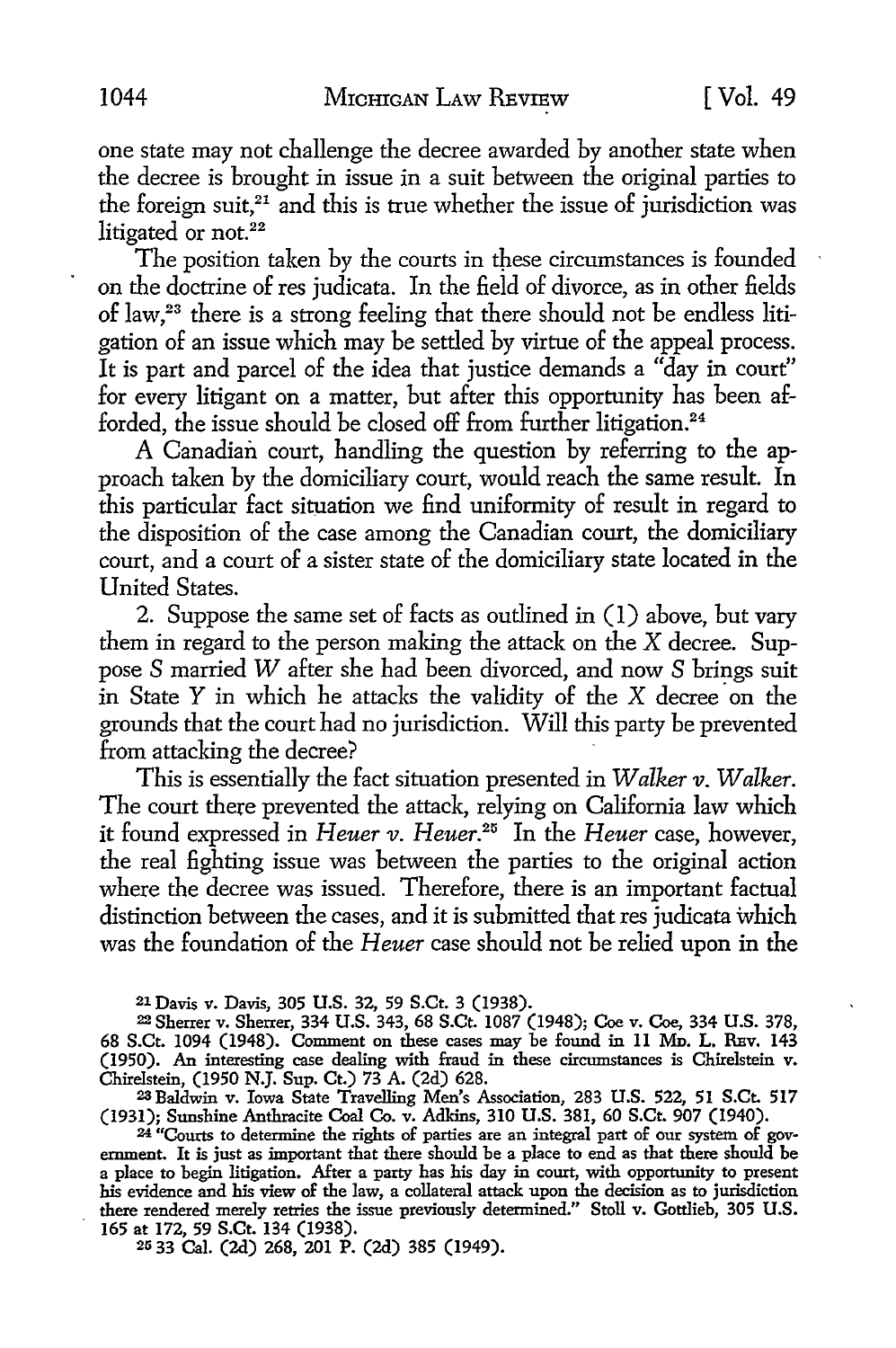*Walker* case. This is consistent with the usual attitude that res judicata is applicable only to the parties to the original action.<sup>26</sup>

One theory which might be advanced to prevent attack by the second spouse is that of estoppel. This theory is used to prevent attack by the original parties, on the grounds that a person should not be allowed to take inconsistent positions in regard to the same fact in two different lawsuits.<sup>27</sup> The majority of the courts have not used estoppel as to the second spouse, though a few have used it when bad faith is present.<sup>28</sup> The California law in regard to estoppel in these circumstances is not clear, but estoppel was used to prevent an attack by the second spouse when he alleged that the foreign decree was fraudulent.<sup>29</sup>

In this fact situation we see that the courts may take inconsistent positions with respect to one another. The domiciliary court, and the Canadian court by reason of following the domicile, may apply estoppel and prevent attack while the sister state of the domicile would not estop any attack.

3. Suppose W brings suit in State X asking for a divorce from  $H$ , but  $H$  is not personally subject to the jurisdiction of State  $X$  and makes no appearance in the proceedings. State X makes a finding that W has met the statutory requirements of State X and has a domicile within the state, and thereafter awards a divorce to W. Later, in an action in State *Y,* the validity of the decree is challenged. Is State *Y* allowed to accept or reject the X decree, or is it obliged to accept it as final and conclusive? It now seems clear that under the full faith and credit clause of the United States Constitution one state must accept as final a decree of divorce awarded in a sister state where one of the parties to the marriage relationship was domiciled, but the forum may determine for itself

26 GooDRICH, CoNFucrs OF LAW 630 (1949). A recent case dealing with res judicata in divorce proceedings as applied to third parties is Johnson v. Muelberger, (U.S. 1951) 71 S.Ct. 474.

27 Krause v. Krause, 282 N.Y. 355, 26 N.E. (2d) 290 (1940). An excellent discussion of the whole field of estoppel, with extensive citation of authorities, may be found in 61 HARV, L. REv. 326 (1948).

28 The number of cases which have appeared in this field may make it unwise to attempt stating a majority rule. The following indicate there should be no estoppel: Swanston v. Swanston, 82 N.Y.S. (2d) 454 (1948); Rosenberg v. Perles, 182 Misc. 727, 50 N.Y. S. (2d) 24 (1944); Lane v. Lane, 188 Misc. 435, 68 N.Y.S. (2d) 712 (1947); Hughey v. Ray, 207 S.C. 374, 36 S.E. (2d) 33 (1945). *Contra,* Gaylord v. Gaylord, (Fla. 1950) 45 S. (2d) 507; Mussey v. Mussey, 251 Ala. 439, 37 S. (2d) 921 (1948). Comment on third party attack may be found in 6 WASH. & LEE L. REv. 184 (1949); 61 HARv. L. REv. 326 at 332 (1948).

<sup>29</sup>The California cases have been somewhat restricted to the facts of the principal case, and we are unable to forecast definitely the California decision on this precise point. Cf. Rediker v. Rediker, 35 Cal. (2d) 796, 221 P. (2d) l (1950) and Mumma v. Mumma, 86 Cal. App. (2d) 133, 194 P. (2d) 138 (1948).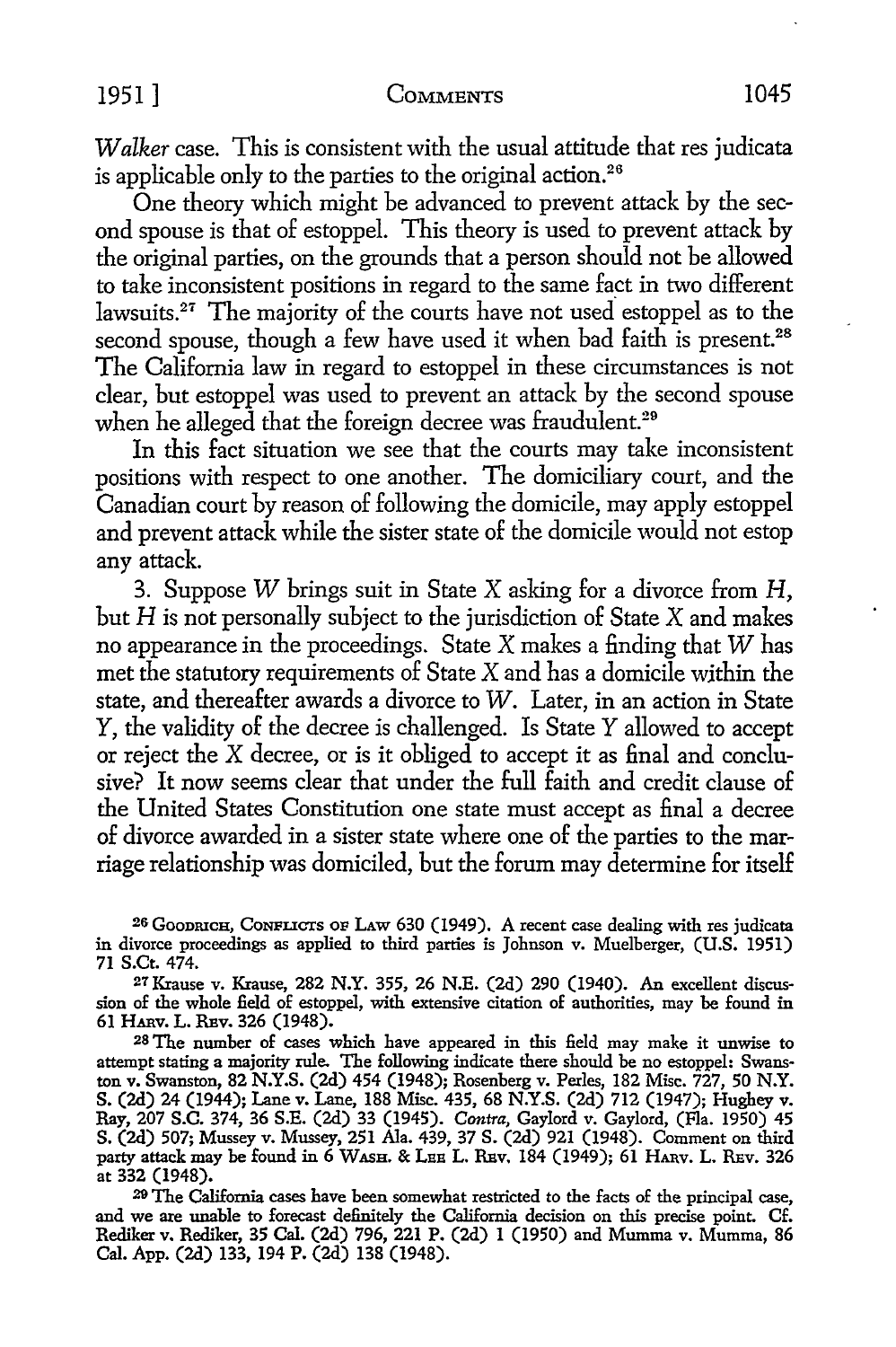whether there was in fact domicile within the foreign state.<sup>30</sup> The primary dispute which is evident in state reports now concerns the domicile question, there being a divergence of views as to the necessary fundamentals to establish domicile.<sup>31</sup>

In determining the position which the Canadian court is likely to take in this fact situation, it is necessary to refer to the language of the opinion in *Walker v. Walker.* The court repeatedly and emphatically declared that there should be no retrial of a finding of fact made by the Nevada court.<sup>32</sup> At the same time the court stated that they would determine the question according to the "laws of California."<sup>33</sup> It is submitted that their refusal to re-try determinations of fact by the Nevada court is inconsistent with both the *Armitage* doctrine and the laws of California. Any state in the United States will examine the question of whether or not there was a domicile within the foreign state.<sup>34</sup> The very basis of the American law demonstrates the importance of going into the evidence of foreign domicile, since in the first *Williams* case<sup>35</sup> the forum was obliged to accept the finding of foreign domicile and could not successfully prosecute for bigamy. In the second *Williams* case,36 the ability to look at the question of foreign domicile was the factor which allowed the successful suit. Although there is a certain amount of variation among the state courts as to the degree of presumption which will be accorded a foreign finding of domicile,<sup>37</sup> this

30Williams v. North Carolina, 325 U.S. 226, 65 S.Ct. 1092 (1945); Parker v. Parker, 335 lli. App. 293, 81 N.E. (2d) 745 (1948); Welker v. Welker, 325 Mass. 738, 92 N.E. (2d) 373 (1950); Boardman v. Boardman, 135 Conn. 124, 62 A. (2d) 521 (1948); Smith v. Smith, 364 Pa. 1, 70 A. (2d) 630 (1950); Broemmer v. Broemmer, (St. Louis App., 1949) 219 s.w. (2d) 300 (1949).

31 Standish v. Standish, 179 Misc. 564, 40 N.Y.S. (2d) 538 (1943), in which the court said, at 570, that there might be "rejection of a sister state default decree of divorce against a New York State domiciliary in any case where it is apparent that the tourist plaintiff cocked one eye askance at the examining Justice while solemnly swearing intention to remain permanently in the divorce forum State and with the other eye anxiously watched the court room clock in nervous concern about catching the afternoon train 'hack home.' " See also, Brasier v. Brasier, 200 Okla. 689, 200 P. (2d) 427 (1948); Rodda v. Rodda, 185 Ore. 140, 200 P. (2d) 616 (1948); Bean v. Bean, 95 **N.Y.S.** (2d) 477 (1950); Gage v. Gage, (D.C. D.C. 1950) 89 F. Supp. 987; Lawler v. Lawler, 2 N.J. 527, 66 A. (2d) 855 (1949); Royal v. Royal, 324 Mass. 613, 87 N.E. (2d) 850 (1949); Neal v. Neal, (Ohio Com. Pl. 1949) 85 N.E. (2d) 147.

<sup>32</sup>Principal case at 95, 96.

<sup>33</sup>Principal case at 96.

<sup>34</sup>See cases cited in notes 30 and 31 supra. Morton v. Morton, (Dom. Rel. Ct. of N.Y., 1950) 99 N.Y.S. (2d) 155, suggests this idea when it remarks that the domicile problem is an additional element in burden of proof.

35 317 U.S. 287, 63 S.Ct. 207 (1942).

36 325 U.S. 226, 65 S.Ct. 1092 (1945).

37 See cases cited in notes 30 and 31 supra. Also, Commonwealth v. McCormack, 164 Pa. Super. 553, 67 A. (2d) 603 (1949). An important element in every case where the court is asked to overthrow a marriage on the charge that there had been no prior effective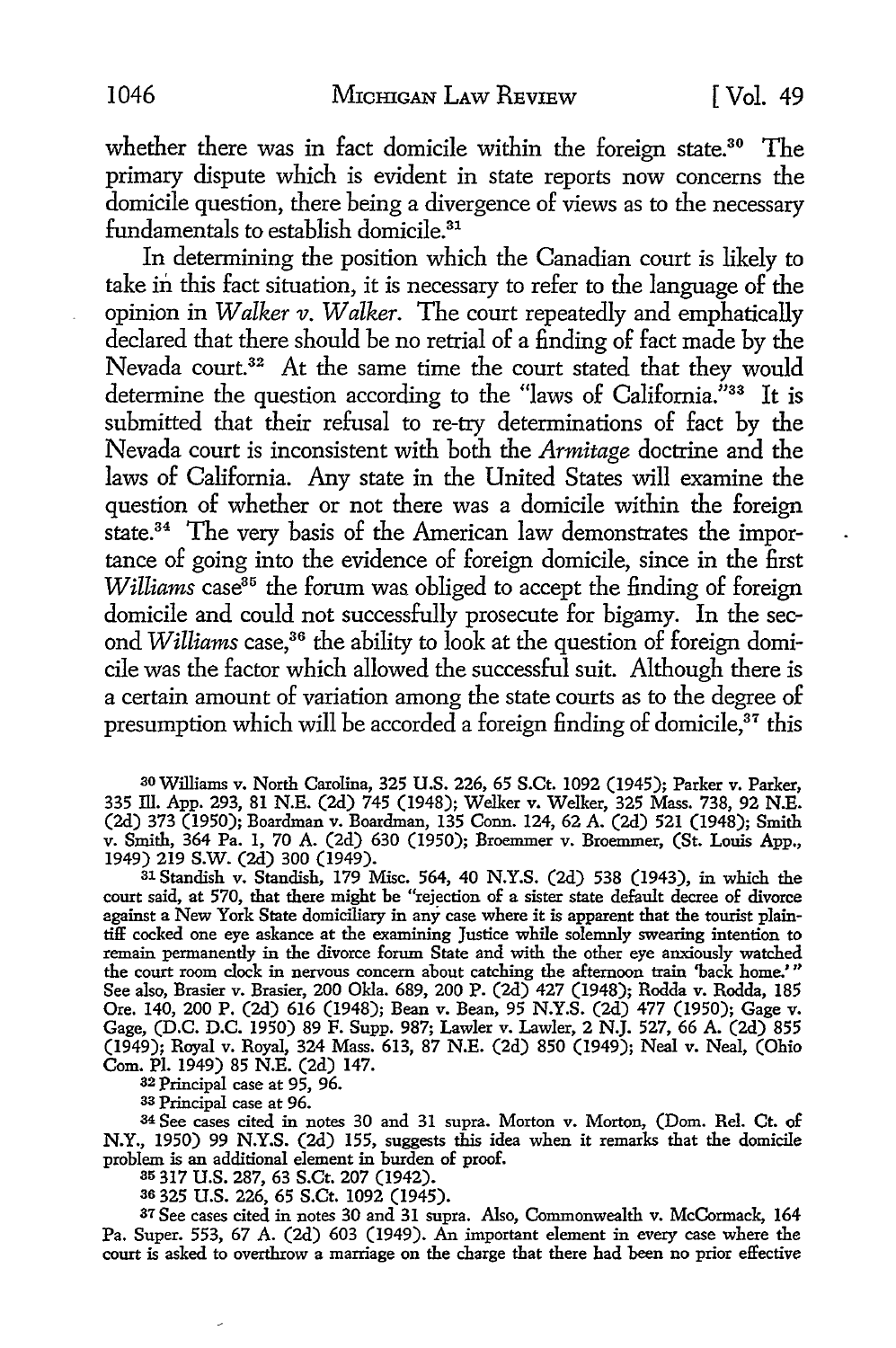writer has not found a single case where the court has entirely refused to go into the question.

The refusal of the court to re-try Nevada findings does not seem to be compelled by the original case. In the *Armitage* case, the court found as a fact that Mrs. Armitage acquired a South Dakota domicile.<sup>38</sup> The other cases which have dealt with the *Armitage* case have not discussed retrial of findings of fact, but this is not controlling, as never before have the findings been the important element in deciding the question. It is probably true that a retrial of findings of fact will involve the Canadian court in a number of complications and problems, but this is likewise true in state courts in the United States and it has not proved so burdensome as to warrant a refusal to perform the task.

In this fact situation we find that the Canadian court would handle the case in a different manner than would a state court in the United States. What is more striking, however, is the fact that the Canadian court would probably dispose of the case differently than would the domiciliary court itself. It is this unfortunate situation to which the court in the original *Armitage* case directed itself and which it tried to prevent.

### *III. Conclusion*

Various writers<sup>39</sup> have suggested that some new scheme be adopted to deal with the problems connected with the recognition of foreign divorce decrees. In the past it has been possible to meet these arguments by pointing out that the forum is determining the matter as would the state where the parties are domiciled, and, in so doing, produces a satis· factory result. However, the British Columbia court may have so lim-

38 Discussed in Lacey, "Some International Aspects of Divorce and Nullity," 17 GROTIUS SOCIETY PROCEEDINGS 113, 133 (1932).

divorce is the thought expressed in the following opinion: "From a pragmatic viewpoint, judicial invalidation of irregular foreign divorces and attendant remarriages, years after both events, is a less than effective sanction against an institution whose charm lies in its immediate respectability." Goodloe v. Hawk, (D.C. Cir. 1940) 113 F. (2d) 753 at 757. In this regard it is important to notice the Uniform Divorce Recognition Act which California adopted in 1949. The code sets up certain facts which will be prima facie evidence that the person in question was domiciled within the forum. This is especially important in view of California's rule that presumption should be considered evidentiary. A discussion of these possibilities and a serious inquiry as to the constitutionality of the act may be found in an article by Ruymann, "California's New Uniform Divorce Recognition Act," 15 NEVADA STATE B. I. 126 (1950).

<sup>39</sup> Coox, LOGICAL AND LEGAL BASES OP THE CoNPLICTS OP LAw 466 (1942); Gutteridge, "Confilcts of Jurisdiction in Matrimonial Suits," 18 BmT. Y.B. brr. L. 19, 38 (1938); Cheshire, "The International Validity of Divorces," 61 L. Q. Rev. 352 (1945); Morris, "Recognition of Divorces Granted Outside Domicile," 24 Can. B. Ruv. 73 at 86 (1946).